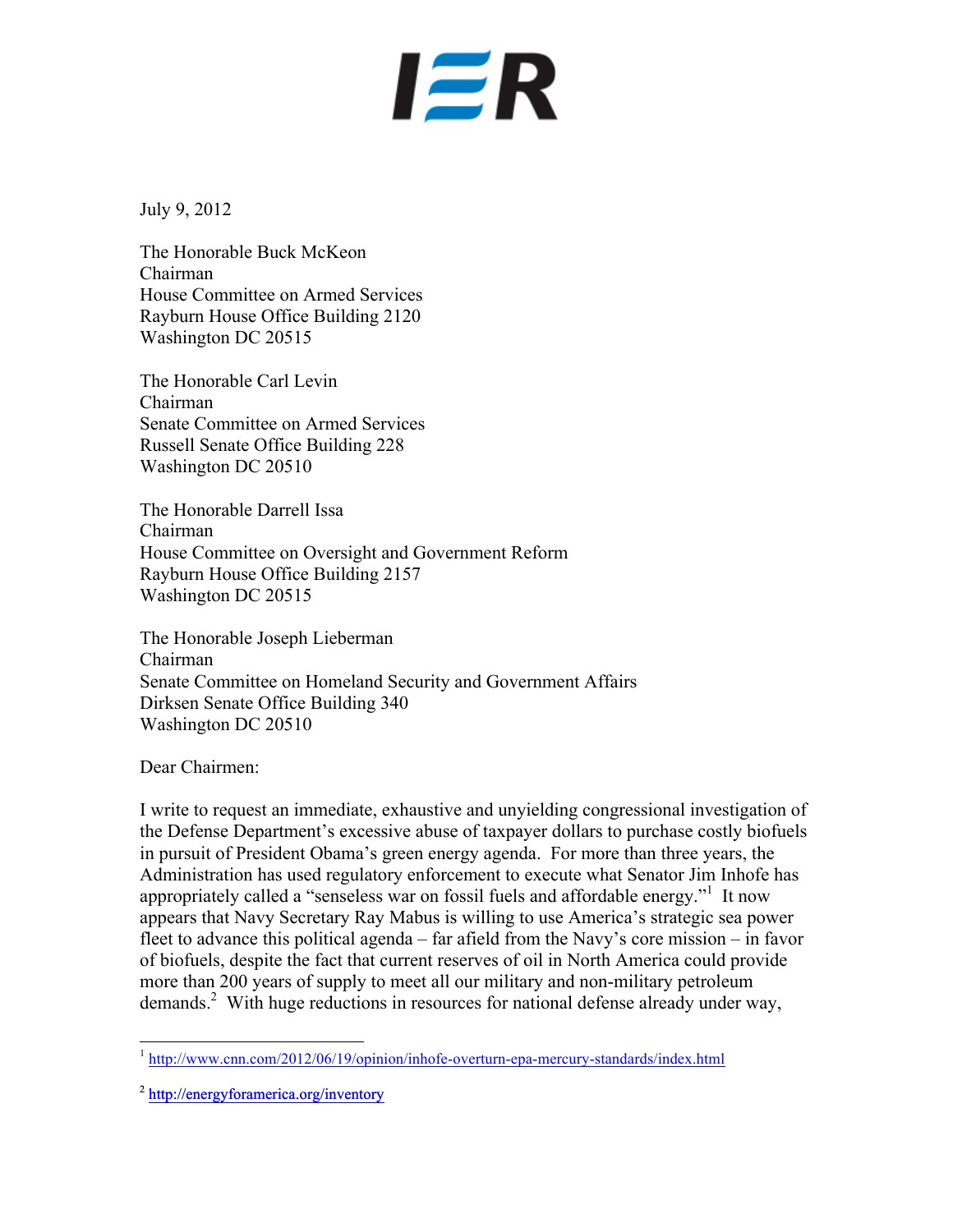wasting taxpayer money on biofuels costing tens times as much as conventional fuels makes no sense.

This month, the U.S. Navy tested biofuels on a carrier strike group in the Pacific Ocean, requiring the purchase of 450,000 gallons of green fuels made from chicken fat and algae at a cost of nearly \$27 dollars a gallon to U.S. taxpayers.3 At a time when American military strength is being deployed to fight terrorist networks around the world and the Defense Department is facing sequestration and deep budget cuts, the timing of this Green Fleet exercise could not be worse. Moreover, serious concerns about the political cronyism that might influence the Defense Department's decision to proceed with this costly program warrant the strictest congressional scrutiny.

Acting under a pretense of national security concern, Secretary Mabus has pushed ahead with a plan to transition the entire naval fleet to these costly biofuels, and he hopes to have half the fleet operating on \$27-a-gallon green fuels by the year  $2020<sup>4</sup>$  Meanwhile, the Administration continues to slow-walk permitting and development of the National Petroleum Reserve in Alaska, an area that the U.S. Geological Survey estimates to contain approximately 896 million barrels of conventional oil.<sup>5</sup> This strategic reserve was created for the express purpose of providing American's naval fleet with a reliable, affordable supply of fuel. Regrettably, the current administration would rather burn chicken fat and algae fuels than access the strategic reserves our laws have established for exigent military demands.

Furthermore, the Administration's proposal for the next five years of Outer Continental Shelf leasing activity places a *de facto* moratorium on the vast majority of our OCS, foreclosing new leasing in all areas where a 27-year ban on leasing was lifted in 2008. Because of leasing delays and outright opposition to oil development in Alaska, the Trans Alaska Pipeline currently runs with 1.5 million barrels per day of unused capacity. That is 140 times more oil per day *not* being produced and transported in Alaska than Secretary Mabus' 450,000 gallons of biofuel.

The Obama administration's push to develop the biofuel industry around America's military is a textbook example of government cronyism. A federal biofuel advisory committee that serves multiple government agencies in the development of biofuels is comprised of numerous individuals who work in the green energy industries themselves. For instance, Harrison Dillon, the co-founder and president of Solazyme, Inc., serves on this advisory panel. Not surprisingly, Solazyme was one of the contract awardees for the Navy's recent biofuel purchase. Another advisory committee member, Robert Ames, is

 <sup>3</sup> http://www.reuters.com/article/2012/07/02/us-usa-navy-greenfleet-idUSBRE86106X20120702

<sup>4</sup> *Ibid.*

 $5$  http://www.usgs.gov/newsroom/article.asp?ID=2622#.T\_r3qlEk\_Q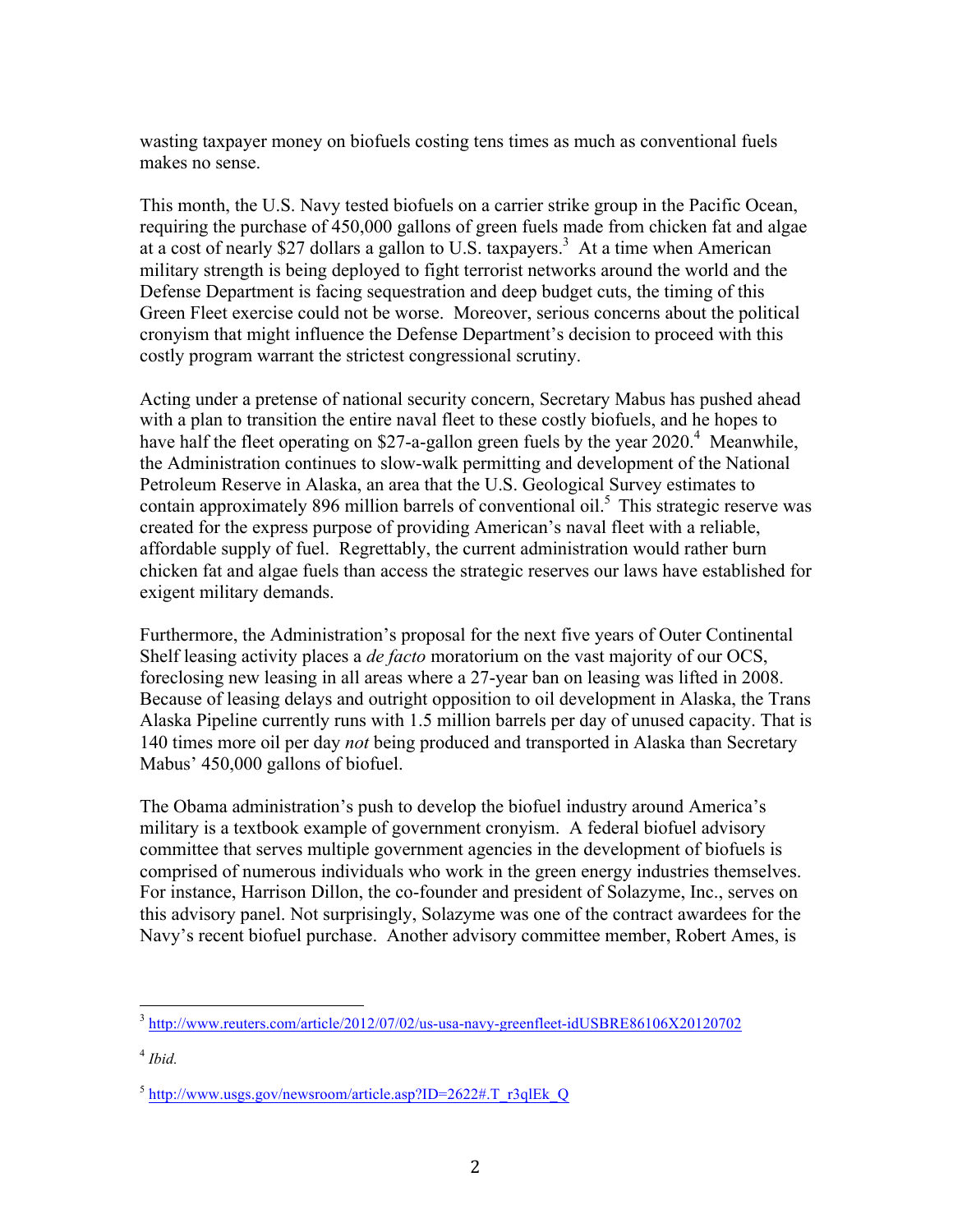the vice president of fuels and commercialization for Solazyme.<sup>6</sup> The American people have a right to know if the Defense Department is awarding their tax dollars to certain biofuel industries for reasons other than strategic military purposes. Cronyism in federal contracting is always appalling, but never more so than when that cronyism flies stealthily under specious claims of national security.

Already the government's joint ventures with biofuel companies are creating ripe opportunities for waste, fraud and abuse. Recent news reports indicate that millions of dollars in fraudulent biofuel credits have been sold to American refineries by individuals with no intention of producing or delivering the fuels.<sup>7</sup> At least three recent cases of biofuel fraud involve companies that were listed on the Environmental Protection Agency's approved list of producers, and remained on that list even after federal investigators had uncovered their scams.<sup>8</sup> For the Defense Department to launch so boldly into partnerships with renewable industries fast-becoming known for financial insolvency and fraud appears to be more about shoring up the administration's failing green energy agenda than about securing the future of our sea and air power supremacy.

The American people deserve answers from administration officials about the Defense Department's decision to play costly biofuel war games at taxpayer expense. They also deserve to know why the Administration continues to reject development plans for federal lands and waters in the lower 48 states and Alaska, preferring instead to burn poultry byproducts and pond scum in our naval fleet at a cost of \$27 a gallon.<sup>2</sup> These concerns are exacerbated by the fact that the fuels were purchased from the very companies that are heavily represented on a federal advisory committee for biofuels.

The Obama administration is squandering limited national defense dollars on a political agenda premised on their insistence that the United States has insufficient supplies of energy to meet our current needs. This claim is false, and the agenda that it informs is wrongheaded. North America currently possesses more than 200 years of technically recoverable oil supply, without the need for a single import.<sup>9</sup> But government policy – driven more by political ideology and crony capitalism than the facts – restricts those resources.

The Institute for Energy Research (IER) is a non-partisan, not-for-profit organization that conducts research and analysis regarding global energy and environmental issues. As such, we take a keen interest in the facts about America's energy future. In that light, I strongly urge you to examine more closely the Administration's biofuel agenda,

 <sup>6</sup> http://washingtonexaminer.com/obama-biofuels-panel-packed-with-green-subsidywinners/article/2500586

 $^7$  http://www.nytimes.com/2012/07/05/us/biofuel-fraud-case-shows-weak-spots-in-energy-creditprogram.html? $r=4$ 

<sup>8</sup> https://www.politicopro.com/story/energy/?id=12339

<sup>9</sup> http://www.instituteforenergyresearch.org/2012/03/13/exposing-the-2-percent-oil-reserves-myth/